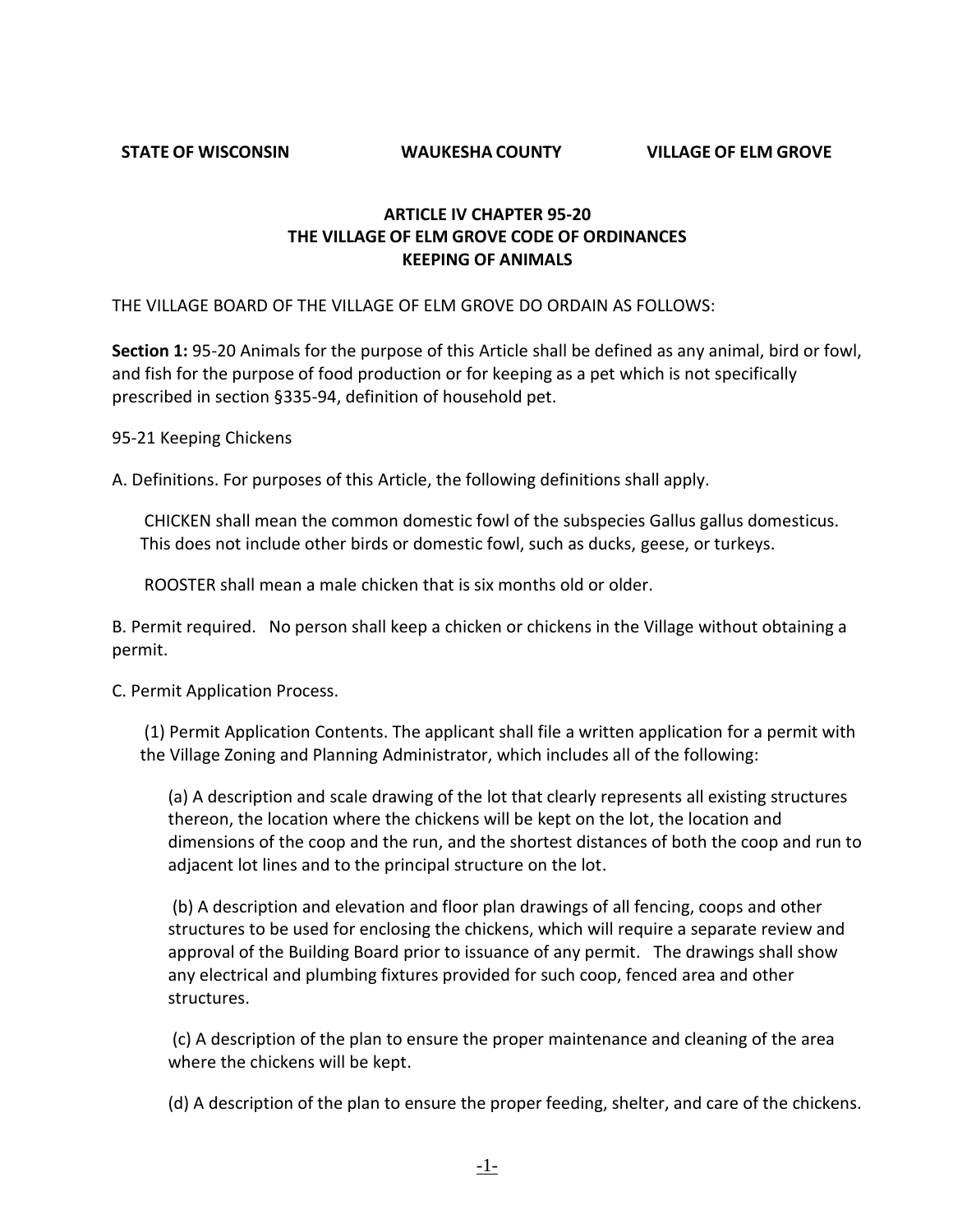(e) Proof of registration of all chickens with the State of Wisconsin Department of Agriculture, Trade and Consumer Protection.

(f) Payment of the non-refundable permit application fee as established by the Village Board of Trustees from time to time.

(2) Action on application.

(a) The Zoning and Planning Administrator shall provide notice of the application, by regular mail, to the subject property owner (if not the applicant) and to the owners of all properties that directly abut the subject property at any point, including those properties that abut a path or right-of-way directly across from the yard on the subject property where the chickens will be kept.

(b) If the application complies with the conditions in Subsection D. of this Article and there are no written objections from such owners within 30 days from the date of mailing of the notices thereby deeming that the application for the permit has been accepted by such owners, the Zoning and Planning Administrator shall forward the application to the Building Board for review.

(c) If there is an objection from such owners, there shall be a public hearing before the Plan Commission, and the Plan Commission shall approve the application only upon finding that the proposal to keep chickens:

[1] Has minimal impact on the neighboring properties; and [2] Complies with the conditions in Subsection D. of this Article.

If approved by the Plan Commission, the coop shall be forwarded to the Building Board for review.

(d) The Zoning and Planning Administrator shall issue a permit under this Article upon approval of the coop and run by the Building Board.

(e) Any aggrieved party shall have the right to appeal the decision of the Plan Commission or the Building Board to the Board of Appeals.

D. Permit Conditions. The keeping of up to four (4) chickens, with a permit, is allowed on a single-family residential premises, subject to the following:

(1) All chickens shall be registered with the State of Wisconsin Department of Agriculture, Trade and Consumer Protection.

(2) No person shall keep any rooster.

(3) Slaughter of chickens is permitted for the permitee's personal use only.

(4) Chickens shall be provided at all times with fresh water and adequate amounts of feed.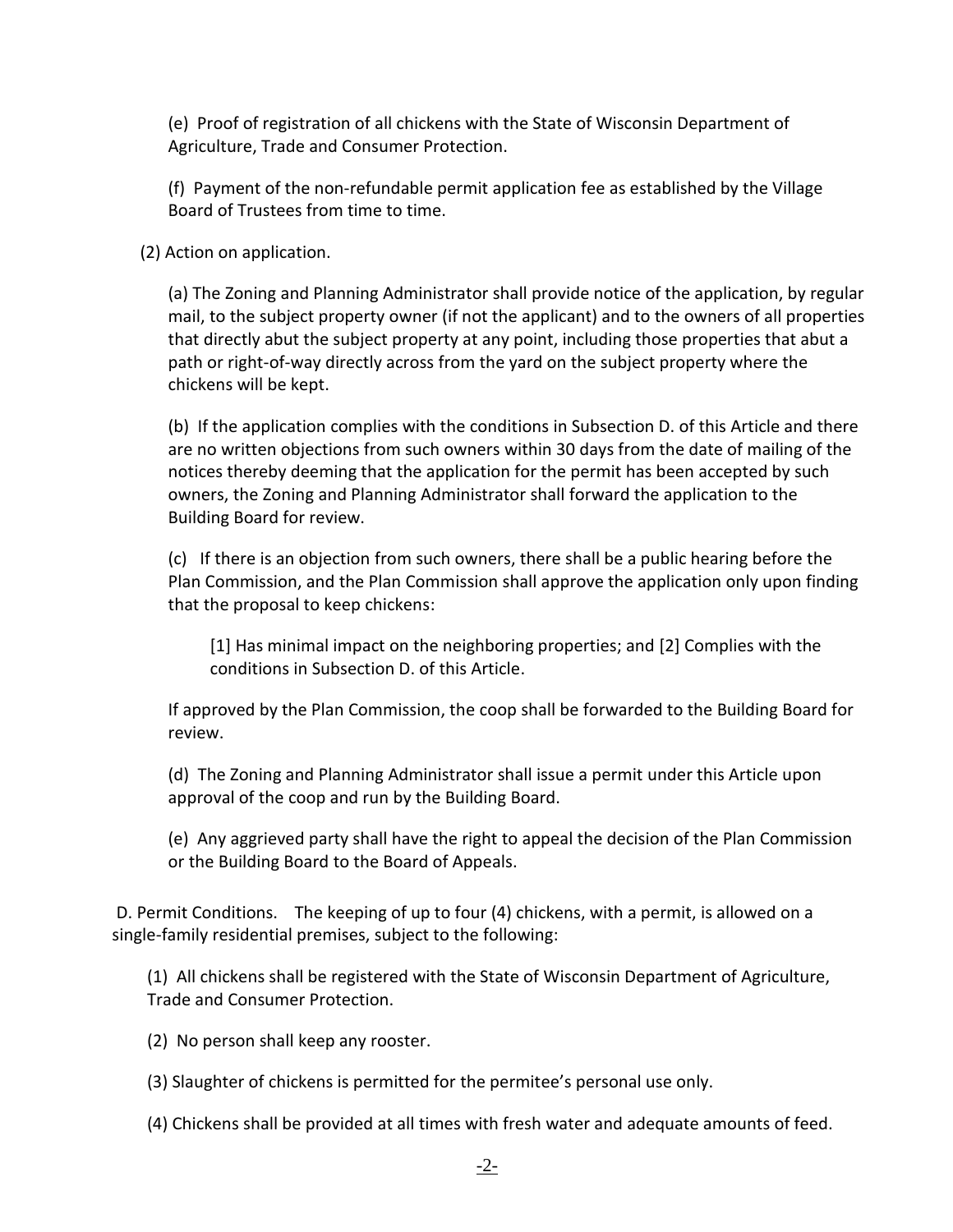(5) Chickens shall be provided with a sanitary and adequately sized covered chicken coop that is at least sixteen (16) square feet and no more than twenty four (24) square feet in size and a fenced run shall be provided which does not exceed an area of sixty-four (64) square feet. Fencing shall be a maximum three (3) feet in height and be of solid wire, not braided wire, and properly fastened to the ground with stakes. All chickens shall be contained in these areas at all times.

(6) Chicken coops shall be constructed in a workmanlike manner, be moisture-resistant and either raised up off the ground or placed on a hard surface, such as concrete, patio block or gravel. Chicken coops shall be considered a Structure and require a building permit. Prior to approval of the building permit the Building Board shall review the plans and specifications utilizing the following standards:

(a) Chicken coops shall be treated as Accessory Structures for the purpose of location and construction standards, per zoning code for the district with the following additions:

[1] The nearest point of the chicken coop and the run must be at least 30 feet away from any residential structure, deck or patio on another lot;

[2] All parts of the chicken coop and the run are prohibited in any front and side yards;

[3] No part of the chicken coop or the run can be closer to a side lot line than the closest distance between that lot line and the principal structure on the lot; and

[4] Without Plan Commission Approval, in no case shall any chicken coop or run be located closer to an adjoining property's principal structure than to the permittee's principal structure.

(b) Chicken coops shall be compatible with the principal structure.

(7) Chicken coops and runs shall be constructed and maintained to prevent the collection of standing water, and shall be cleaned daily of chicken droppings, uneaten feed, feathers and other waste and more often as is necessary to ensure the coop and run do not become a health, odor or other nuisance.

(8) In addition to compliance with the requirements of this section, no one shall keep chickens that cause any nuisance, unhealthy condition, create a public health threat or otherwise interfere with the normal use of property or enjoyment of life by humans or animals.

(9) The keeping of chickens shall at all times be conducted pursuant to the plans and representations made in the permit application.

(10) Nothing herein shall be interpreted to authorize the conduct of a business or commercial use on a residential property. No sales of eggs, meat, chicks, chickens or chicken raising supplies shall be made from a residential property.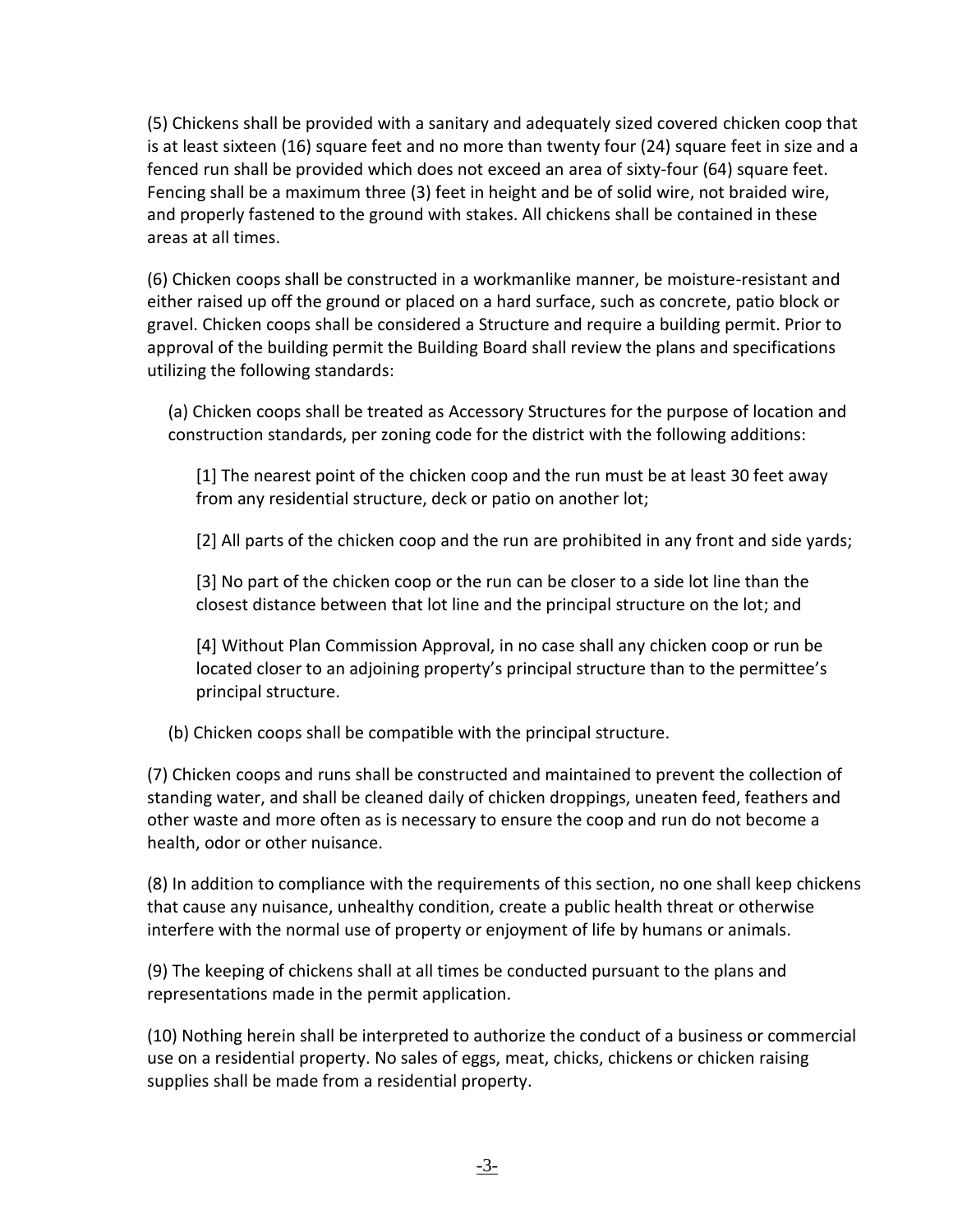(11) Costs that the Village may incur in inspection, investigation, testing, quarantine, isolation, vaccination, humane euthanasia, or otherwise arising from the subject property owner's keeping of chickens, may be charged to the property owner, and such charges that remain unpaid within the time allowed may be imposed on the tax bill for the subject property as a special charge, pursuant to § 66.0627, Wis. Stats., and Chapter 67, Article III, of this Code.

E. Public health requirements. Chickens shall be kept and handled in a sanitary manner to prevent the spread of communicable diseases among birds and other animals or to humans.

(1) Any person keeping chickens shall immediately report any unusual illness or death of chickens to the Waukesha County Health Department.

F. Effect of the permit. The permit shall allow the applicant to keep up to four chickens on the subject property in compliance with this section. A new permit is not required for the applicant to raise new or replacement chickens on the property, provided that the total shall not exceed four chickens at any time. The permit shall lapse automatically if no chicken is kept on the property for any consecutive twelve-month period. The permit is not transferable from the applicant to any other person, and does not run with the land to a new owner or occupant of the property.

G. Revocation. A permit is subject to revocation by the Village Manager or designee upon failure to comply with any provisions of Subsection C or D. Once a permit is revoked, a permit shall not be reissued to the applicant or for any property where the applicant resides or may reside in the Village.

H. Duration. The permit issued pursuant to this section shall have a duration of one year, unless the permit is revoked or lapses pursuant to the provisions of Subsection F or G, above, prior to the expiration of said term.

I. Permit renewal. Permit renewals shall require an inspection by the Zoning and Planning Administrator or their designee prior to the issuance of any renewal. The fee for said renewal shall be 50% of the permit application fee stated in this Article.

J. Removal. The chickens shall be immediately removed from the property upon lapse, revocation or expiration of the permit for keeping chickens. The chicken coop, the run, fencing and associated structures and structural elements shall be completely removed from the property within 15 days of the lapse, revocation or expiration of the permit for keeping of chickens.

§ 95-22 Violations and penalties.

Any person who shall violate any provision of this article or any rule or regulation made under this article shall be subject to a penalty as provided in § 1-16 of this Code.

**Section 2:** If any section, sentence, clause, phrase or portion of this ordinance is for any reason held invalid or unconstitutional by any court of competent jurisdiction, such portion shall be deemed a separate, distinct and independent provision, and such holding shall not affect the validity of the remainder of such ordinance.